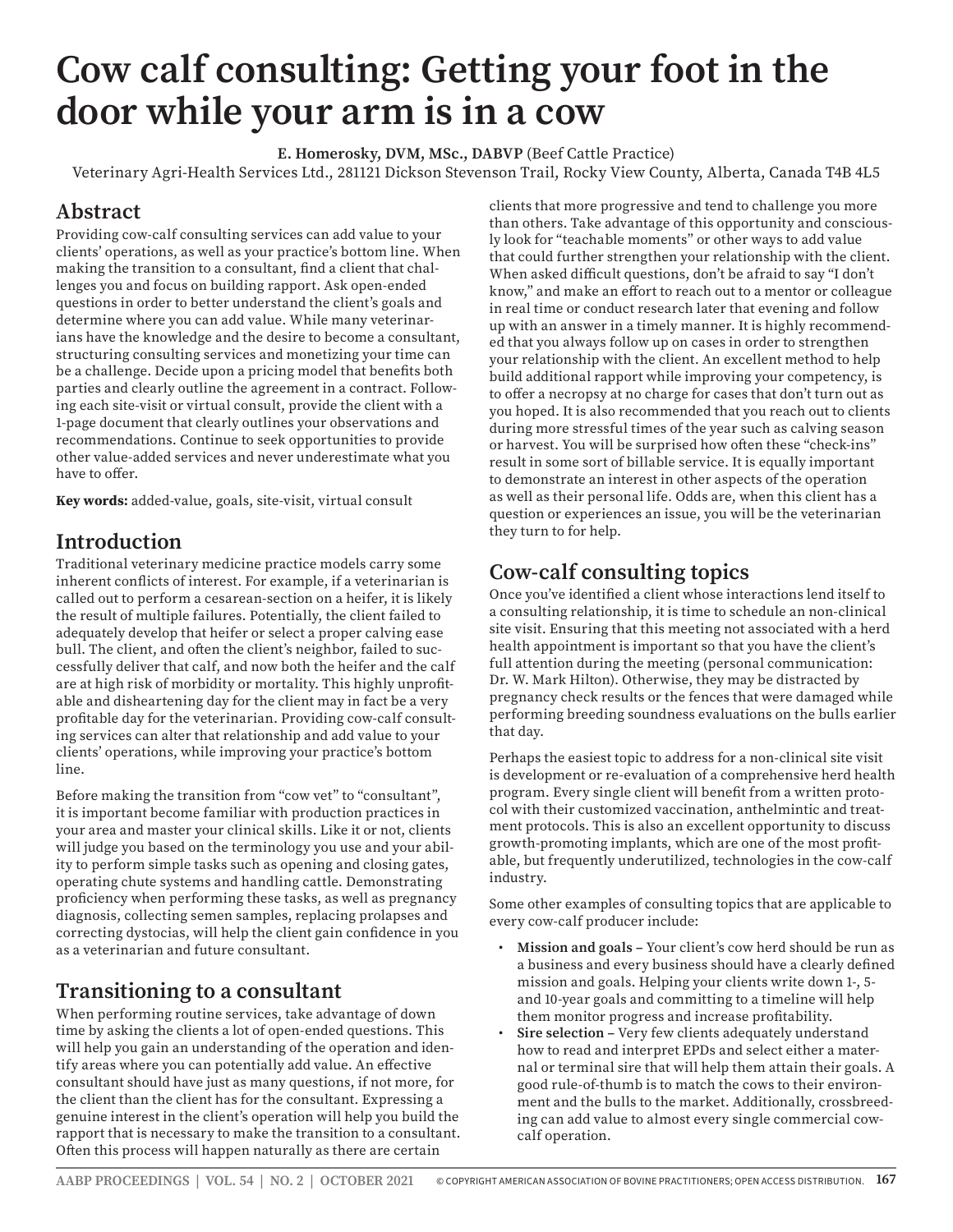- **Replacement heifer management** Heifers calving in the first 21-day cycle are proven to have improved longevity in the herd and wean heavier calves through their sixth calving season.1,2 You can increase the profitability of your clients' operations by helping them increase the proportion of heifers calving early in the season. Strategies such as the "short cycle" trick (Figure 1) can help clients achieve 85% pregnancy rate in 30 days.
- **Strategic calving pasture management –** Implementing strategies such as the Sandhills Calving System can improve calf health by minimizing contamination of calving grounds and reducing transmission of pathogens from older, clinically normal-appearing calves to younger, more susceptible calves.3

Everything mentioned thus far has limited value to you as a consultant if you can't show the clients how your recommendations and implemented changes impact their business. Peter Drucker is credited with the famous quote, "You can't manage what you can't measure." Even if you do not have access to inhouse cow-calf data management software, there are numerous apps, tools, calculators and spreadsheets available to you for free that will enable you to collect data and monitor progress. The following websites have fantastic resources to help you build your cow-calf consulting repertoire:

- Beef Cattle Research Council: **https://www.beefresearch.ca/**
- Iowa Beef Center: **https://www.iowabeefcenter.org/** • Kansas State University Beef Cattle Institute:
- **https://ksubci.org/tools/** • Midwest Beef Cattle Consultants:
- **https://www.mwbeefcattle.com/educational-material** • Oklahoma State University Beef Extension:
- **http://beefextension.okstate.edu/pages/calculators**

#### **Supporting documents**

A good practice is to provide every regular client with a customized herd health protocol. Other supporting herd health documents that add value include a standard operating procedures or a best management practices manual and a customized "cow"lendar (Figure 2) that outlines key events throughout the year. Developing templates for these documents and proper utilization of veterinary technicians can help streamline the customization process. Ultimately, these documents will help the both you and the client stay organized and reduce confusion in future years. Providing the client with something tangible will also help justify charges for the added value you provide.

At the conclusion of each site visit, outbreak investigation or virtual consult, it is recommended that you provide the client with a 1-page written document that summarizes key discussion points. This document should outline the reason for the consult, your observations and resulting practical recommendations, along with clearly defined action items for both parties. A separate document may be used to define 1-, 5- and 10 year goals and track progress. Your objective should be to make it as easy as possible for the client to understand and implement your mutually agreed upon changes.

# **Enhancing client experience**

Just like you want your clients to be above average, your clients want to know that they are receiving recommendations from an above-average veterinarian. Presenting a positive image via your website, social media and newsletters is important, however, these platforms may no longer distinguish you from other practices. Offering annual producer meetings, virtual consults, calving gift bags, and volunteering for your local community organization such 4-H or FFA clubs can help add a personal



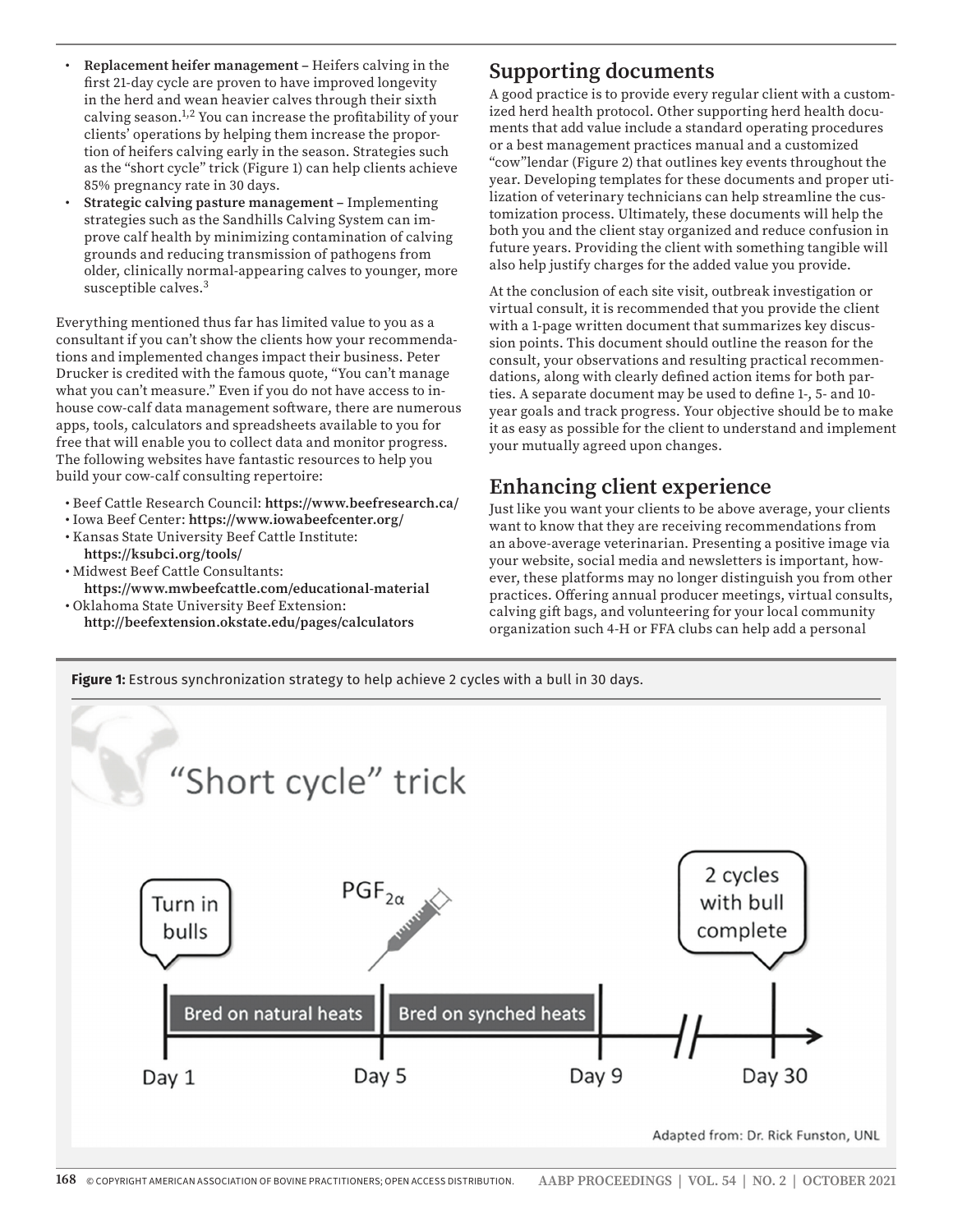**Figure 2:** Example of a customized "cow"lendar with annual processing events to help promote good organization and client compliance.



touch to your growing relationship. These approaches are more likely to impact the profitability of your practice indirectly rather than directly. It is recommended you use the client service matrix (Figure 3) to evaluate each new service and reevaluate each current service to see if it truly adds value to your practice model and consulting relationship.

#### **Consulting services pricing models**

There are numerous pricing models used by consultants. In fact, some practices may offer differ models to different clients. Ensuring that you are in fact charging for your time and expertise is far more important than which model you choose. Examples of commonly used pricing models are as follows.

## **Fee/head**

Success of the fee/head model, adapted from the feedlot industry, depends heavily on the size of the herd and maintenance level of the client. Some veterinarians choose to bundle the consulting services with herd health services such as pregnancy diagnosis and bull breeding soundness evaluations. However, developing a strategic calving pasture management system may require the same amount of time for a 100head herd as it does a 1,000-head herd. If the client is high maintenance and has a small herd, the veterinarian may not be fairly compensated. If the client is low maintenance and has a large herd, the client may not be receiving adequate value.

# **Hourly**

The hourly pricing model has proven successful in the dairy industry and often encompasses a variety of services. There is some ambiguity when it comes to how to charge for time preparing for a consult, researching material or writing site-visit reports. Unfortunately, most veterinarians would likely end up undercharging for their total time inputs as the client may only expect to be charged for the time the veterinarian was on-site. The other concern with this model is the client may occasionally be reluctant to reach out for assistance because the clock starts as soon as the veterinarian answers the phone.

## **Flat fee/year**

Another common pricing model is charging a flat fee/year. This model should theoretically promote excellent communication from the client. Additionally, it can be adjusted annually if the fee is not evenly matched to the services provided. The biggest downfall of this model is that the onus is more heavily weighted to the veterinarian to fulfill all items outlined in the agreement. If the contract states 4 site visits will be conducted by the veterinarian each year, but only 3 were completed, the veterinarian may feel compelled to reduce the fee by 25% even if they fulfilled all the needs of the client and otherwise provided adequate value.

**Figure 3:** Matrix designed to help evaluate current services and make educated decisions regarding implementation of new services by balancing inputs with perceived value by the client.



# **VAHS Client Services Matrix**